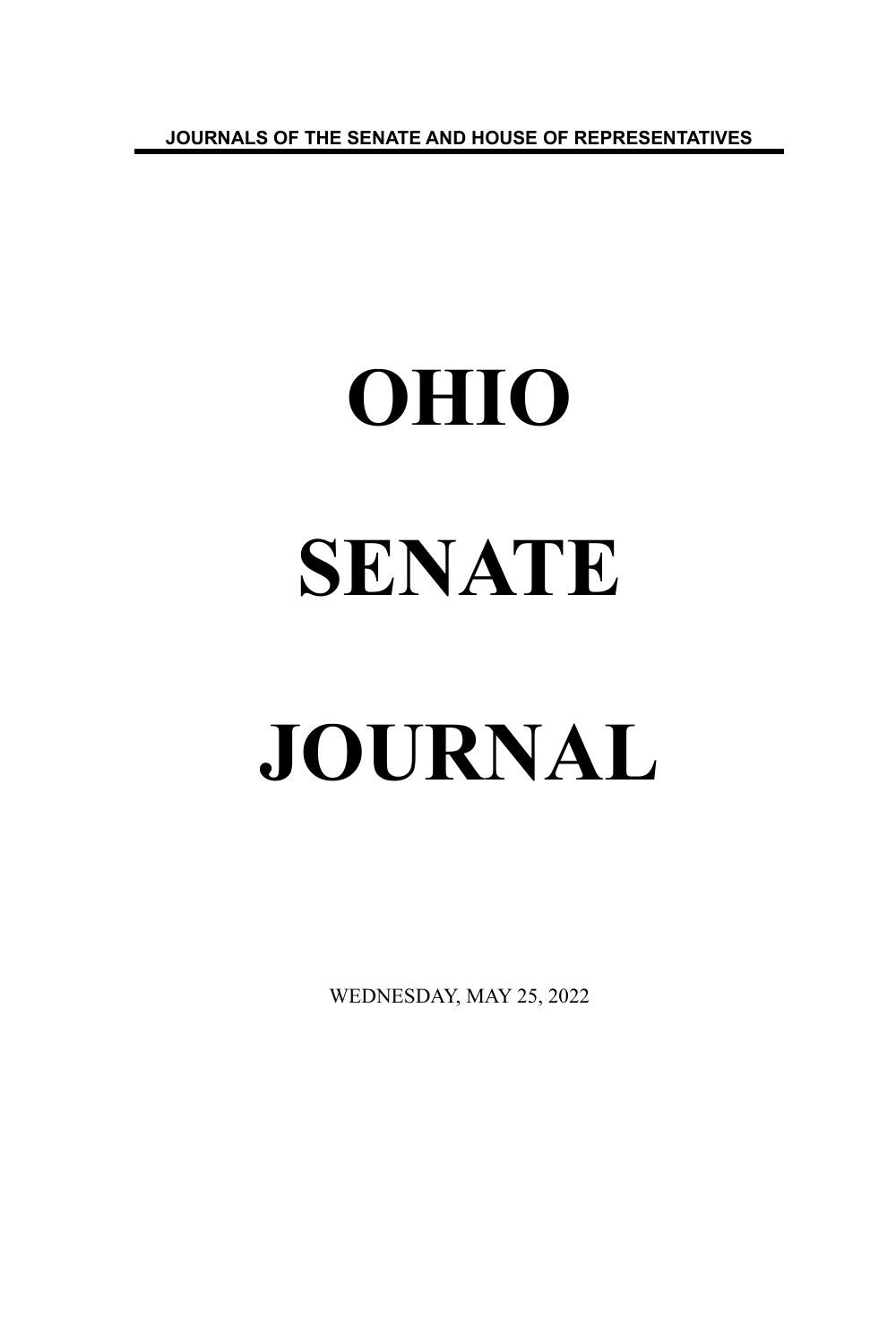# ONE HUNDRED FIFTY-SECOND DAY Senate Chamber, Columbus, Ohio **Wednesday, May 25, 2022, 1:30 p.m.**

The Senate met pursuant to adjournment.

Prayer was offered by Pastor David Uhl, Rushville Church of Christ in Rushville, Ohio, followed by the Pledge of Allegiance to the Flag.

The journal of the last legislative day was read and approved.

The following guests were recognized by the Senate prior to the commencement of business:

Senator Blessing recognized the William Henry Harrison High School girls wrestling team as the 2022 OHSWCA State Champions.

Senator Antani recognized members of Emerge Ohio Trucking Association on their visit to the Statehouse.

Senator McColley recognized members of the Ohio Electric Cooperatives on their visit to the Statehouse.

Senator McColley recognized members of the Real Estate Investors Association on their visit to the Statehouse.

Senator Roegner recognized Dylan Leipold on his visit to the Statehouse.

# **REPORTS OF REFERENCE AND BILLS FOR SECOND CONSIDERATION**

Senator Huffman, M. reports for the standing committee on Rules and Reference, recommending that the following bills and resolution, standing in order for second consideration, be referred to committee as recommended:

**H. C. R. No. 28**-Representative Stewart, et al.

To urge the National Collegiate Athletics Association to restore the vacated wins and records from the 2010 football season of the Ohio State University.

To the Committee on Workforce and Higher Education.

# **H. B. No. 242**-Representatives Young, B., Weinstein, et al.

To enact section 5.294 of the Revised Code to designate April as "Autism Acceptance Month."

To the Committee on Health.

**H. B. No. 333**-Representatives Miranda, White, et al.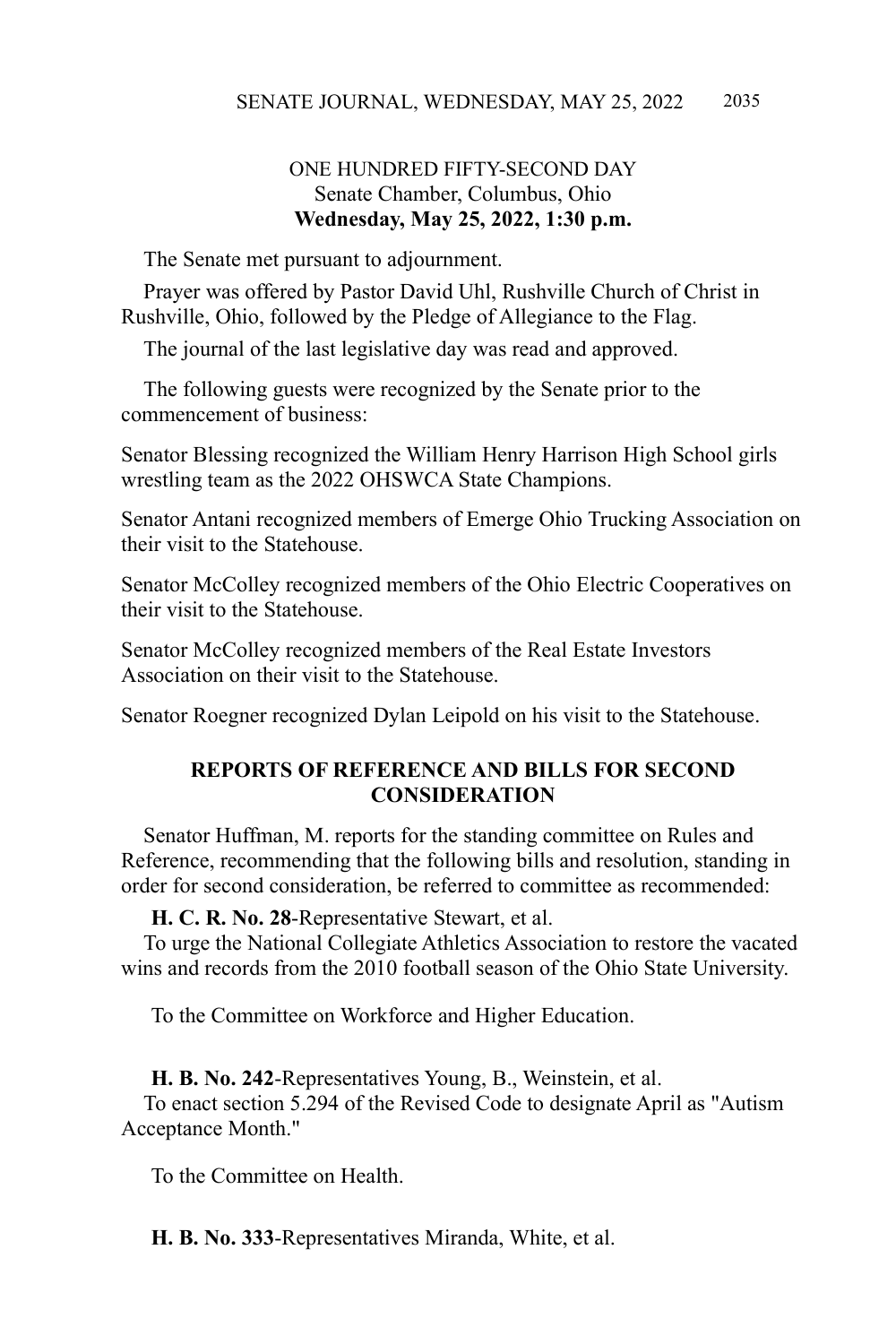#### SENATE JOURNAL, WEDNESDAY, MAY 25, 2022 2036

To enact section 3319.091 of the Revised Code to require the Department of Education to make recommendations for a job description for school counselors and to designate at least one staff member as a school counselor liaison.

To the Committee on Primary and Secondary Education.

**Sub. H. B. No. 343**-Representative White, et al.

To amend sections 9.39, 109.42, 109.91, 149.43, 1901.31, 1907.20, 2151.356, 2151.358, 2152.20, 2152.81, 2152.811, 2335.35, 2743.191, 2743.70, 2907.02, 2907.05, 2907.10, 2929.18, 2929.20, 2929.22, 2929.28, 2930.01, 2930.02, 2930.03, 2930.04, 2930.05, 2930.06, 2930.062, 2930.08, 2930.09, 2930.11, 2930.12, 2930.13, 2930.14, 2930.15, 2930.16, 2930.17, 2930.18, 2930.19, 2937.11, 2945.481, 2945.482, 2945.72, 2947.051, 2951.041, and 2953.32; to enact new section 2930.07 and sections 2152.203, 2929.281, 2930.011, 2930.041, 2930.042, 2930.043, 2930.044, 2930.051, 2930.063, 2930.071, 2930.072, 2930.121, 2930.131, 2930.161, 2930.162, 2930.171, 2930.191, and 2945.483; and to repeal section 2930.07 of the Revised Code to make changes relative to the rights of crime victims.

To the Committee on Judiciary.

## **Am. H. B. No. 353**-Representatives Click, Miranda, et al.

To enact section 3345.024 of the Revised Code to enact "The Testing Your Faith Act" to require each state institution of higher education to adopt a policy providing students with religious accommodations.

To the Committee on Workforce and Higher Education.

#### **Am. H. B. No. 364**-Representative Patton, et al.

To amend section 4909.172 of the Revised Code to make changes to the application process for the waterworks infrastructure improvement surcharge.

To the Committee on Energy and Public Utilities.

## **Sub. H. B. No. 372**-Representatives Ray, Roemer, et al. To amend sections 3781.19 and 3781.20 and to enact section 3781.21 of the Revised Code to make changes to the law relating to building inspections.

To the Committee on Small Business and Economic Opportunity.

**Am. H. B. No. 377**-Representatives Hall, Swearingen, et al.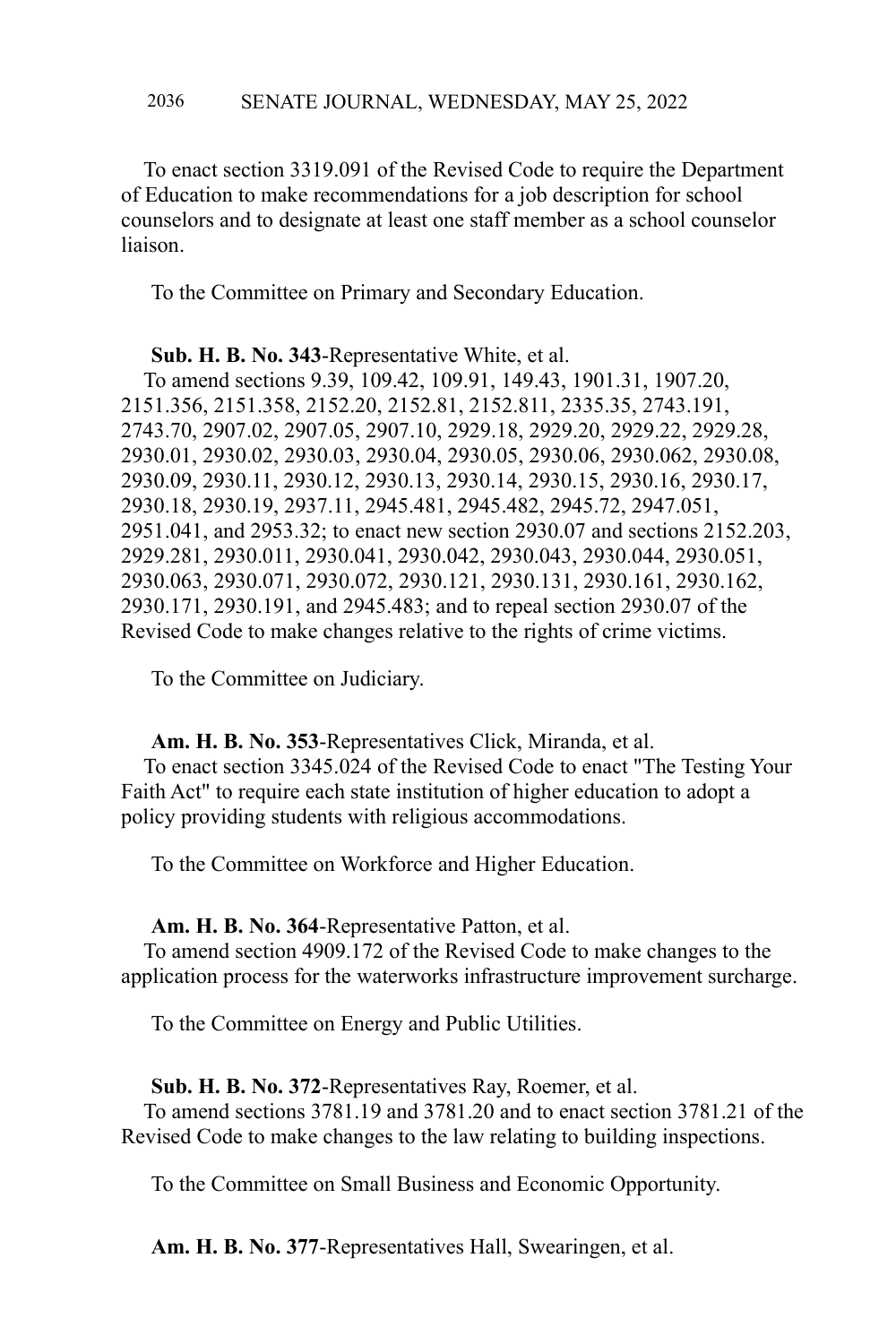To amend Section 220.11 of H.B. 168 of the 134th General Assembly to make an appropriation related to coronavirus local fiscal recovery.

To the Committee on Finance.

**Am. Sub. H. B. No. 422**-Representatives Fraizer, West, et al. To amend sections 701.10, 729.49, 735.29, and 743.04 and to enact sections 319.65, 701.101, 701.102, 701.20, 701.21, 701.22, 701.23, 701.24, 701.25, 701.26, 729.491, 729.492, 735.291, 743.041, 3745.15, 3745.151, 3745.152, 3745.153, 3745.154, 3745.155, 3745.156, 3745.157, 3745.158, 3745.159, 3745.1510, and 3745.1511 of the Revised Code regarding limitations on recovery and lien imposition by municipalities against property owners of non-owner-occupied properties for unpaid water, sewer, and disposal services rates and charges.

To the Committee on Local Government and Elections.

**Sub. H. B. No. 542**-Representatives Roemer, Sobecki, et al. To amend sections 2925.01, 3333.26, 4709.01, 4709.07, 4709.08, 4709.09, 4709.11, 4709.12, 4709.14, 4709.99, 4713.01, 4713.02, 4713.06, 4713.07, 4713.071, 4713.08, 4713.081, 4713.09, 4713.10, 4713.14, 4713.141, 4713.16, 4713.17, 4713.25, 4713.28, 4713.30, 4713.31, 4713.34, 4713.35, 4713.39, 4713.41, 4713.46, 4713.49, 4713.55, 4713.56, 4713.58, 4713.59, 4713.60, 4713.61, 4713.62, 4713.63, 4713.64, 4713.641, 4713.66, 4713.69, and 4713.99; to enact new sections 4709.02, 4709.03, 4709.05, 4709.10, 4709.13, 4713.44, and 4713.45 and sections 4709.031, 4709.051, 4709.071, 4709.072, 4709.073, 4709.091, 4709.111, and 4709.112; and to repeal sections 4709.02, 4709.03, 4709.05, 4709.10, 4709.13, 4709.23, 4713.26, 4713.36, 4713.44, and 4713.45 of the Revised Code to make changes to the law governing the regulation of cosmetologists and barbers.

To the Committee on Government Oversight and Reform.

**Sub. H. B. No. 545**-Representatives Abrams, Baldridge, et al. To amend section 4735.05 and to enact sections 2317.023 and 4113.42 of the Revised Code to generally allow for privileged testimonial communications between a peer support team member and an individual receiving peer support services or advice from the team member.

To the Committee on Judiciary.

**Sub. H. B. No. 564**-Representative Koehler, et al.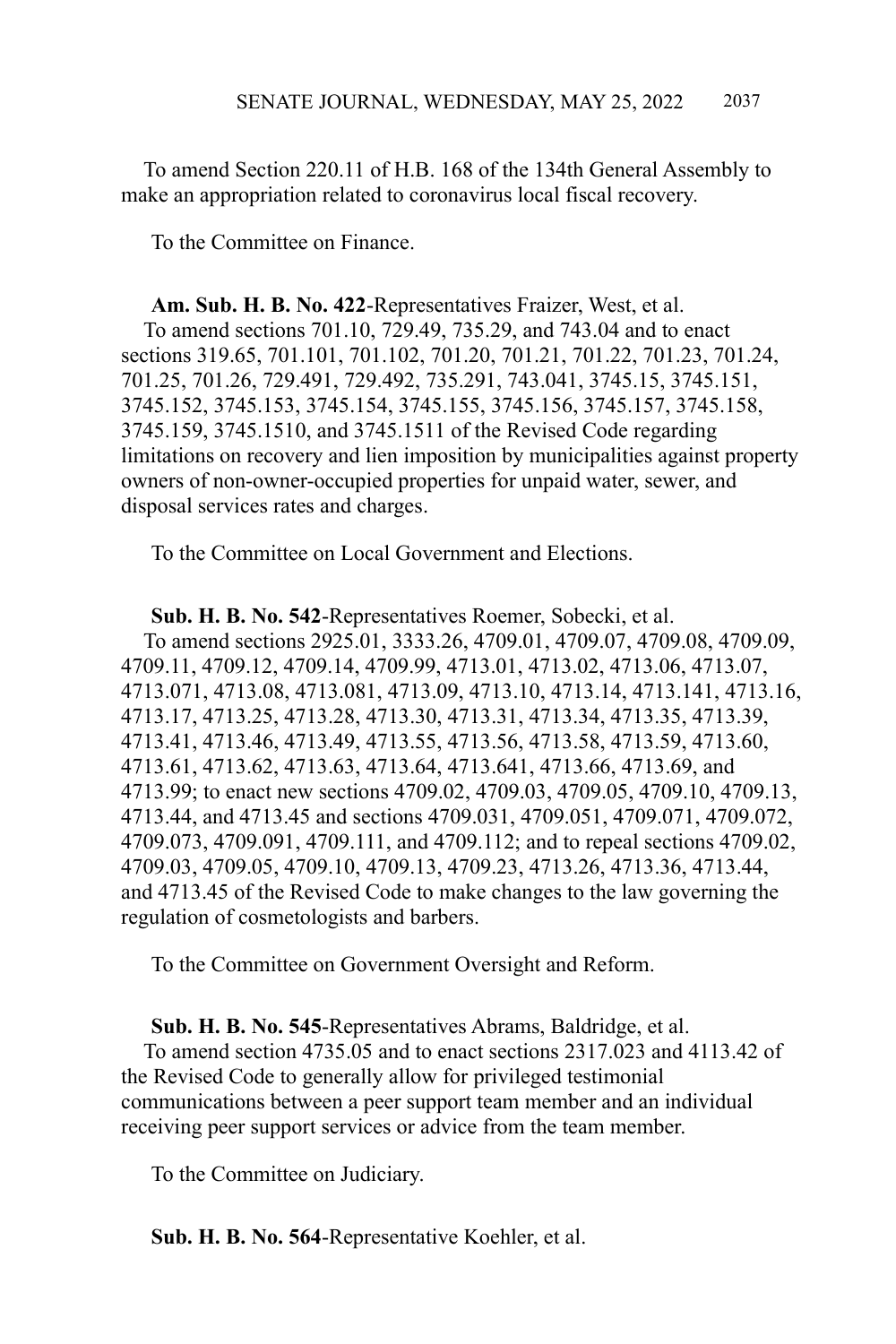#### SENATE JOURNAL, WEDNESDAY, MAY 25, 2022 2038

To amend section 3501.054 of the Revised Code to permit certain public officials to collaborate with or accept money from a nongovernmental person or entity for using a building to train precinct election officials, to temporarily expand the category of first responders of certain townships who are considered part-time for purposes of health coverage, and to declare an emergency.

To the Committee on Local Government and Elections.

# **Am. H. B. No. 567**-Representatives Stewart, Brown, et al.

To amend section 2303.12 of the Revised Code to generally require the clerk of the court of common pleas to make available the court's general docket, including documents on each civil case file, on the clerk of court's web site.

To the Committee on Judiciary.

#### **S. B. No. 341**-Senator Schuring

To amend sections 122.85, 5726.55, 5726.98, 5733.59, 5747.66, 5747.98, 5751.54, and 5751.98 and to enact sections 122.852, 5726.58, 5747.67, and 5751.55 of the Revised Code to modify the film and theater tax credit and to authorize a tax credit for capital improvement projects relating to the film and theater industries.

To the Committee on Ways and Means.

#### **S. B. No. 342**-Senators Schuring, Lang

To enact section 4517.262 of the Revised Code to generally exempt a motor vehicle dealer from liability for the contents of a third-party motor vehicle history report.

To the Committee on Transportation.

#### **S. B. No. 343**-Senator Dolan

To declare the General Assembly's intent to enact legislation making capital appropriations for the biennium ending June 30, 2024.

To the Committee on Finance.

#### **S. B. No. 344**-Senator Schuring

To amend sections 107.036 and 5747.98 and to enact section 122.91 of the Revised Code to create the Ohio community revitalization program,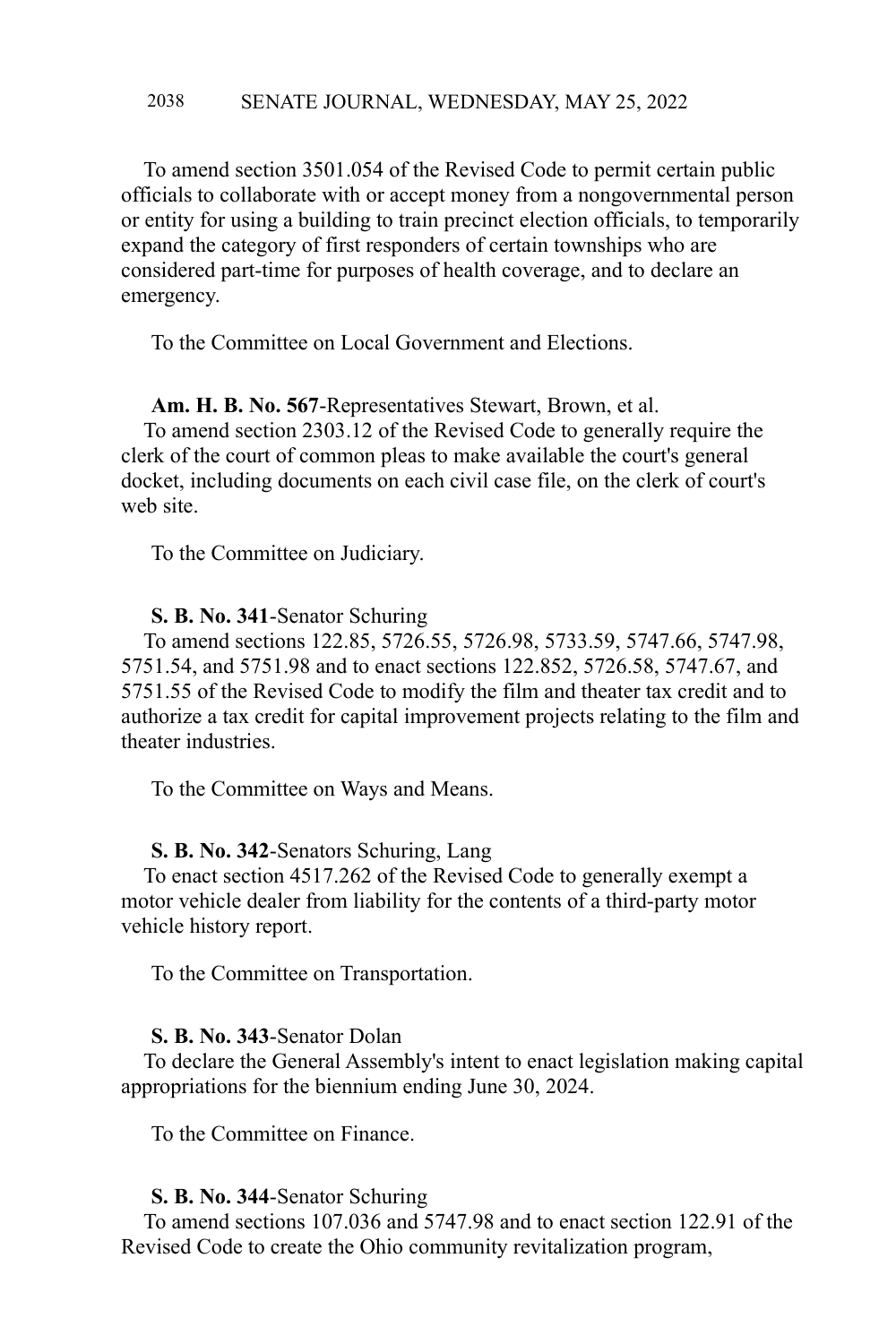authorizing nonrefundable income tax credits for undertaking community projects.

To the Committee on Ways and Means.

YES - 13: NICKIE J. ANTONIO, ANDREW O. BRENNER, HEARCEL F. CRAIG, MATT DOLAN, THERESA GAVARONE, BOB D. HACKETT, JAY HOTTINGER, MATT HUFFMAN, STEPHANIE KUNZE, ROB MCCOLLEY, BOB PETERSON, KIRK SCHURING, KENNY YUKO

 $NO - 0.$ 

The question being, "Shall the report of the committee be accepted?"

The report of the committee was accepted.

Said bills and resolution were considered a second time and referred to committee as recommended.

# **REPORTS OF STANDING AND SELECT COMMITTEES**

Senator Brenner submitted the following report:

The standing committee on Primary and Secondary Education, to which was referred **Sub. H. B. No. 583-**Representatives Bird, Jones, et al., having had the same under consideration, reports back a substitute bill and recommends its passage.

Co-Sponsor: Brenner.

YES - 5: ANDREW O. BRENNER, LOUIS W. BLESSING, III, SANDRA O'BRIEN, MICHAEL A. RULLI, BILL REINEKE

NO - 1: VERNON SYKES

Senator Brenner submitted the following report:

The standing committee on Primary and Secondary Education, to which was referred **S. B. No. 306-**Senator Brenner having had the same under consideration, reports back a substitute bill and recommends its passage.

YES - 6: ANDREW O. BRENNER, LOUIS W. BLESSING, III, SANDRA O'BRIEN, MICHAEL A. RULLI, VERNON SYKES, BILL REINEKE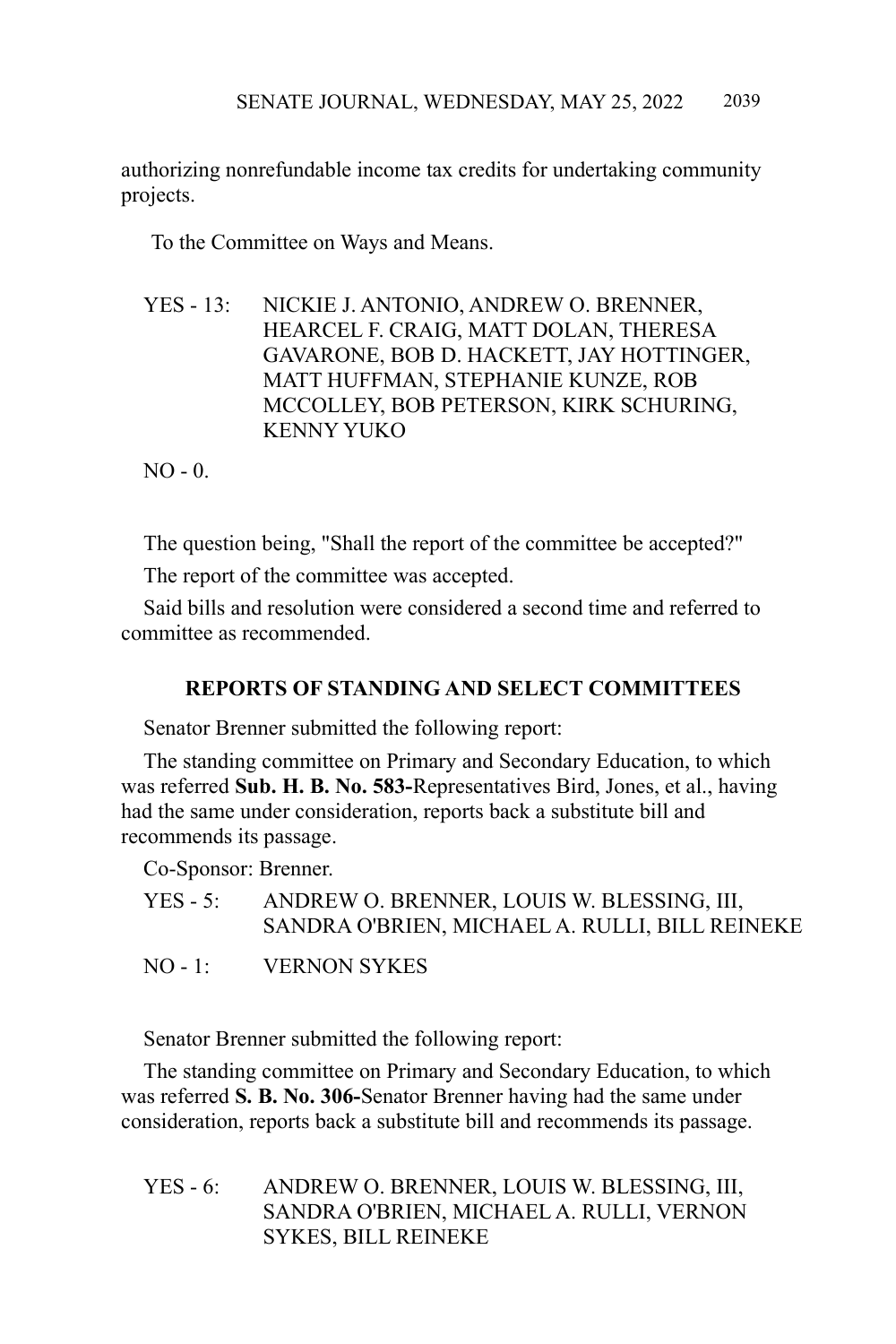$NO - 0.$ 

Senator Manning submitted the following report:

The standing committee on Judiciary, to which was referred **Am. H. B. No. 427-**Representatives White, Manchester, et al., having had the same under consideration, reports it back and recommends its passage.

Co-Sponsor: Manning.

YES - 6: NIRAJ ANTANI, THERESA GAVARONE, ROB MCCOLLEY, NATHAN H. MANNING, CECIL THOMAS, KIRK SCHURING

 $NO - 0$ .

Senator Manning submitted the following report:

The standing committee on Judiciary, to which was referred **S. B. No. 202-** Senators Hackett, Antonio, et al., having had the same under consideration, reports back a substitute bill and recommends its passage.

Co-Sponsor: Manning.

YES - 6: NIRAJ ANTANI, THERESA GAVARONE, ROB MCCOLLEY, NATHAN H. MANNING, CECIL THOMAS, KIRK SCHURING

 $NO - 0.$ 

Senator Manning submitted the following report:

The standing committee on Judiciary, to which was referred **S. J. R. No. 5-** Senator Gavarone having had the same under consideration, reports it back with the following amendment and recommends its adoption when so amended.

Co-Sponsor: Manning.

In line 6 of the title, after "safety," insert "including the seriousness of the offense, and"

In line 7 of the title, delete ", and the"

In line 8 of the title, delete "seriousness of a person's offense" and insert ", and any other factor the General Assembly may prescribe"

In line 28, after "safety," insert "including the seriousness of the offense, and"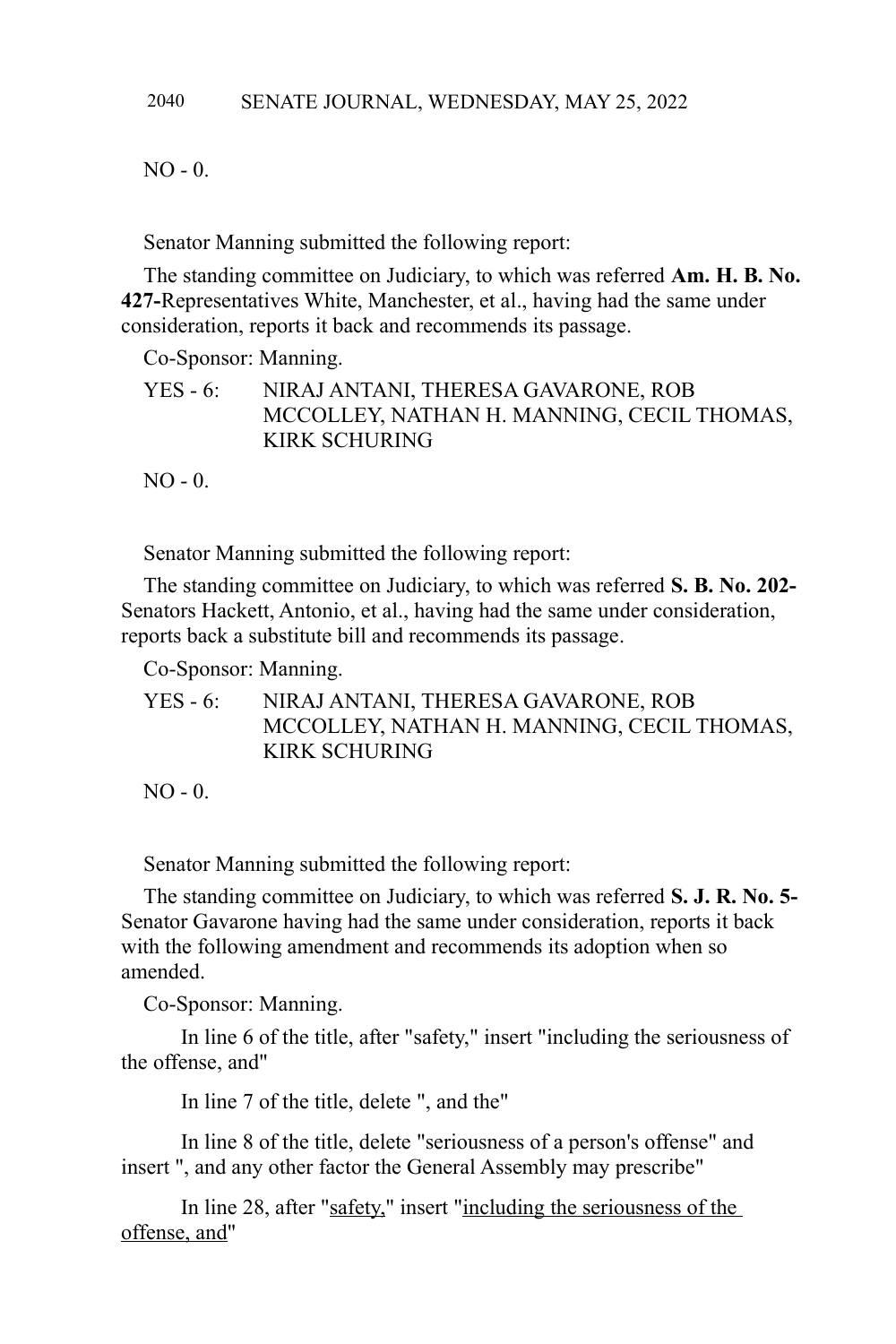In line 30, delete "the seriousness of a person's offense" and insert "any other factor the general assembly may prescribe"

| $YES - 5:$ | NIRAJ ANTANI, THERESA GAVARONE, ROB        |  |  |
|------------|--------------------------------------------|--|--|
|            | MCCOLLEY, NATHAN H. MANNING, KIRK SCHURING |  |  |
|            |                                            |  |  |

NO - 1: CECIL THOMAS

The question being, "Shall the reports of the committee be accepted?" The reports of the committee were accepted.

# **HOUSE AMENDMENTS TO SENATE BILLS AND RESOLUTIONS**

The amendments of the House of Representatives to:

**Sub. S. B. No. 15**-Senator Wilson.

Cosponsors: Senators Brenner, Schuring, Blessing, Cirino, Craig, Fedor, Gavarone, Hackett, Huffman, S., Lang, O'Brien, Peterson, Roegner, Schaffer, Sykes, Yuko. Representatives Abrams, Carruthers, Galonski, Grendell, Hillyer, John, Johnson, Jones, Kick, McClain, Patton, Seitz, Sheehy, Stephens, Swearingen, Wiggam, Young, T.

To enact sections 301.221, 319.41, 321.50, 507.14, 733.82, 3354.101, 3357.101, 3358.061, 3375.361, and 6119.61 of the Revised Code to change the circumstances in which certain fiscal officers may be held liable for a loss of public funds, were taken up.

The question being, "Shall the Senate concur in the amendments of the House of Representatives?"

The yeas and nays were taken and resulted – yeas 30, nays 0, as follows:

Those who voted in the affirmative were: Senators

| Antani    | Antonio  | <b>Blessing</b> | <b>Brenner</b> |
|-----------|----------|-----------------|----------------|
| Cirino    | Craig    | Dolan           | Gavarone       |
| Hackett   | Hoagland | Hottinger       | Johnson        |
| Kunze     | Lang     | Manning         | McColley       |
| O'Brien   | Peterson | Reineke         | Roegner        |
| Romanchuk | Rulli    | Schaffer        | Schuring       |
| Sykes     | Thomas   | Williams        | Wilson         |
| Yuko      |          |                 | Huffman, M.-30 |

So the Senate concurred in the amendments of the House of Representatives.

The amendments of the House of Representatives to:

**Am. S. B. No. 236**-Senators Wilson, Lang.

Cosponsors: Senators Reineke, Cirino, Brenner, Blessing, Hackett, Hottinger, Johnson, McColley, Peterson, Romanchuk, Rulli, Schaffer, Thomas, Yuko. Representatives Hicks-Hudson, Lampton, Lepore-Hagan, Miller, J., Miranda,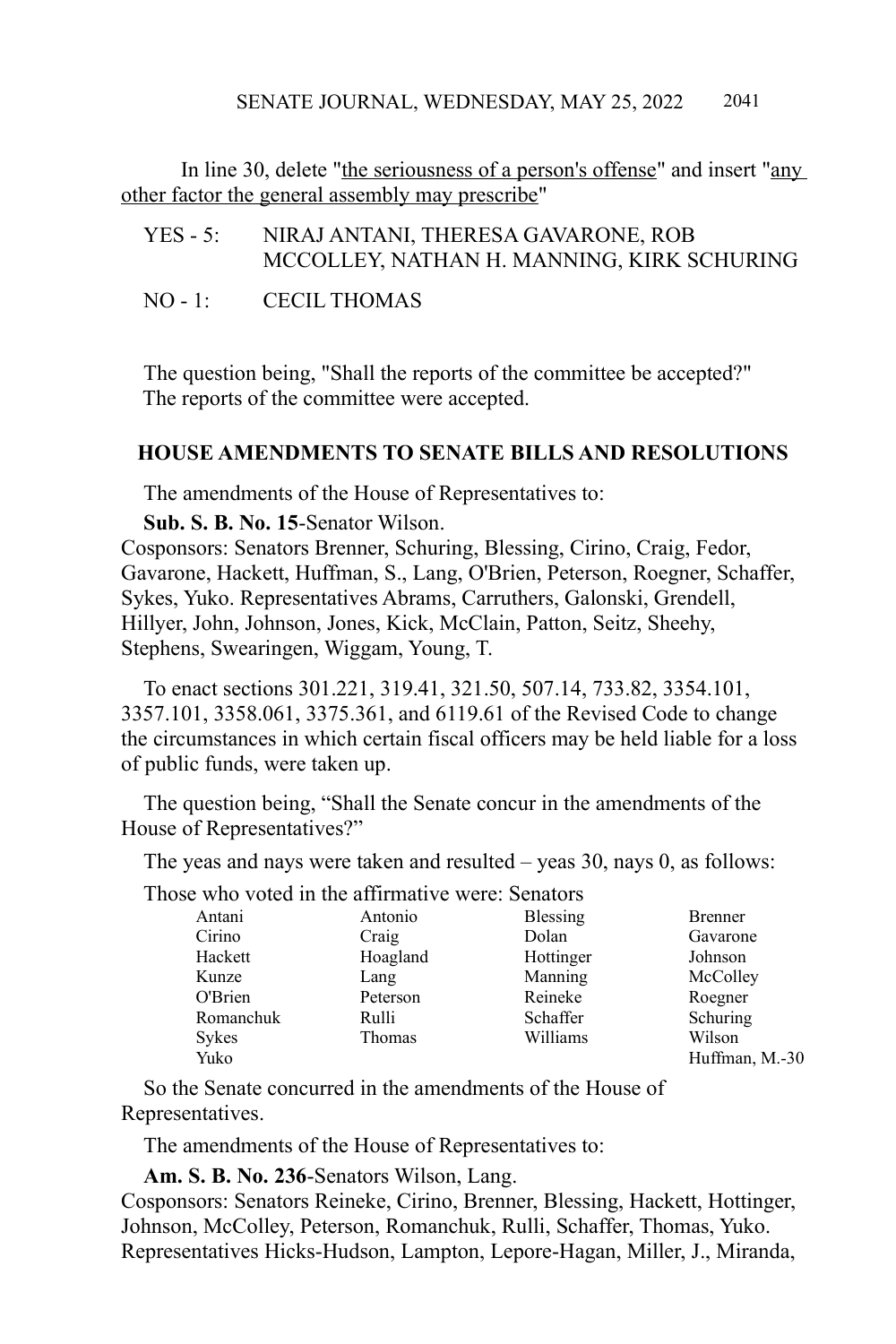Seitz, West.

To amend sections 1345.81 and 3901.41 of the Revised Code to enable insurers using an online platform to automatically enroll purchasers in digital communications and to modify a requirement regarding the use of salvage motor vehicle parts in repairs, were taken up.

The question being, "Shall the Senate concur in the amendments of the House of Representatives?"

The yeas and nays were taken and resulted – yeas 30, nays 0, as follows:

| Those who voted in the affirmative were: Senators |          |           |                |
|---------------------------------------------------|----------|-----------|----------------|
| Antani                                            | Antonio  | Blessing  | <b>Brenner</b> |
| Cirino                                            | Craig    | Dolan     | Gavarone       |
| Hackett                                           | Hoagland | Hottinger | Johnson        |
| Kunze                                             | Lang     | Manning   | McColley       |
| O'Brien                                           | Peterson | Reineke   | Roegner        |
| Romanchuk                                         | Rulli    | Schaffer  | Schuring       |
| Sykes                                             | Thomas   | Williams  | Wilson         |
| Yuko                                              |          |           | Huffman, M.-30 |

So the Senate concurred in the amendments of the House of Representatives.

#### **RESOLUTIONS REPORTED BY COMMITTEE**

**Am. S. J. R. No. 5**-Senator Gavarone.

Cosponsor: Senator Manning.

Proposing to amend Section 9 of Article I of the Constitution of the State of Ohio to eliminate the requirement that the amount and conditions of bail be established pursuant to Section 5(b) of Article IV of the Constitution of the State of Ohio, and instead allow the courts to use factors such as public safety, including the seriousness of the offense, and a person's criminal record, the likelihood a person will return to court, and any other factor the General Assembly may prescribe.

Be it resolved by the General Assembly of the State of Ohio, three-fifths of the members elected to each house concurring herein, that there shall be submitted to the electors of the state, in the manner prescribed by law at the general election to be held on November 8, 2022, a proposal to amend Section 9 of Article I of the Constitution of the State of Ohio to read as follows:

## **ARTICLE I**

Section 9. All persons shall be bailable by sufficient sureties, except for a person who is charged with a capital offense where the proof is evident or the presumption great, and except for a person who is charged with a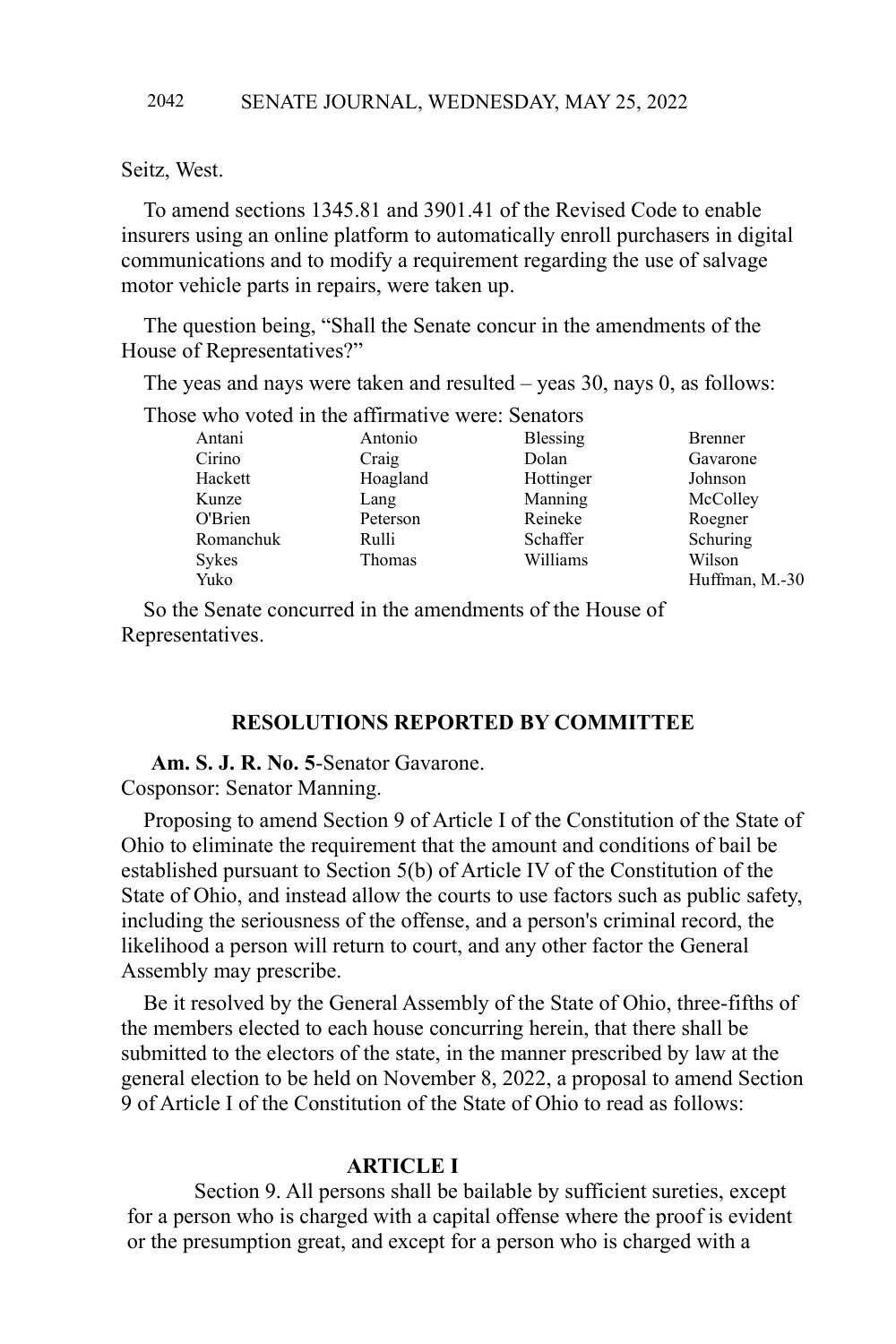felony where the proof is evident or the presumption great and where the person poses a substantial risk of serious physical harm to any person or to the community. Where a person is charged with any offense for which the person may be incarcerated, the court may determine at any time the type, amount, and conditions of bail. Excessive bail shall not be required; nor excessive fines imposed; nor cruel and unusual punishments inflicted. When determining the amount of bail, the court shall consider public safety, including the seriousness of the offense, and a person's criminal record, the likelihood a person will return to court, and any other factor the general assembly may prescribe.

The general assembly shall fix by law standards to determine whether a person who is charged with a felony where the proof is evident or the presumption great poses a substantial risk of serious physical harm to any person or to the community. Procedures for establishing the amount and conditions of bail shall be established pursuant to Article IV, Section 5(B) of the Constitution of the State of Ohio.

#### EFFECTIVE DATE

If adopted by a majority of the electors voting on this proposal, Section 9 of Article I of the Constitution of the State of Ohio amended by this proposal shall take effect immediately and the existing version of Section 9 of Article I of the Constitution of the State of Ohio shall be repealed effective immediately.

The question being, "Shall the joint resolution, **Am. S. J. R. No. 5**, be adopted?

The yeas and nays were taken and resulted – yeas 24, nays 6, as follows:

Those who voted in the affirmative were: Senators

| Antani    | <b>Blessing</b> | <b>Brenner</b> | Cirino         |
|-----------|-----------------|----------------|----------------|
| Dolan     | Gavarone        | Hackett        | Hoagland       |
| Hottinger | Johnson         | Kunze          | Lang           |
| Manning   | McColley        | O'Brien        | Peterson       |
| Reineke   | Roegner         | Romanchuk      | Rulli          |
| Schaffer  | Schuring        | Wilson         | Huffman, M.-24 |
|           |                 |                |                |

Senators Antonio, Craig, Sykes, Thomas, Williams, and Yuko voted in the negative-6.

So the joint resolution was adopted.

The title was amended as follows:

Add the names: "Antani, Brenner, Cirino, Hackett, Hoagland, Hottinger, Johnson, Peterson, Reineke, Romanchuk, Rulli, Schaffer, Schuring, Wilson."

The question being, "Shall the motion be agreed to?"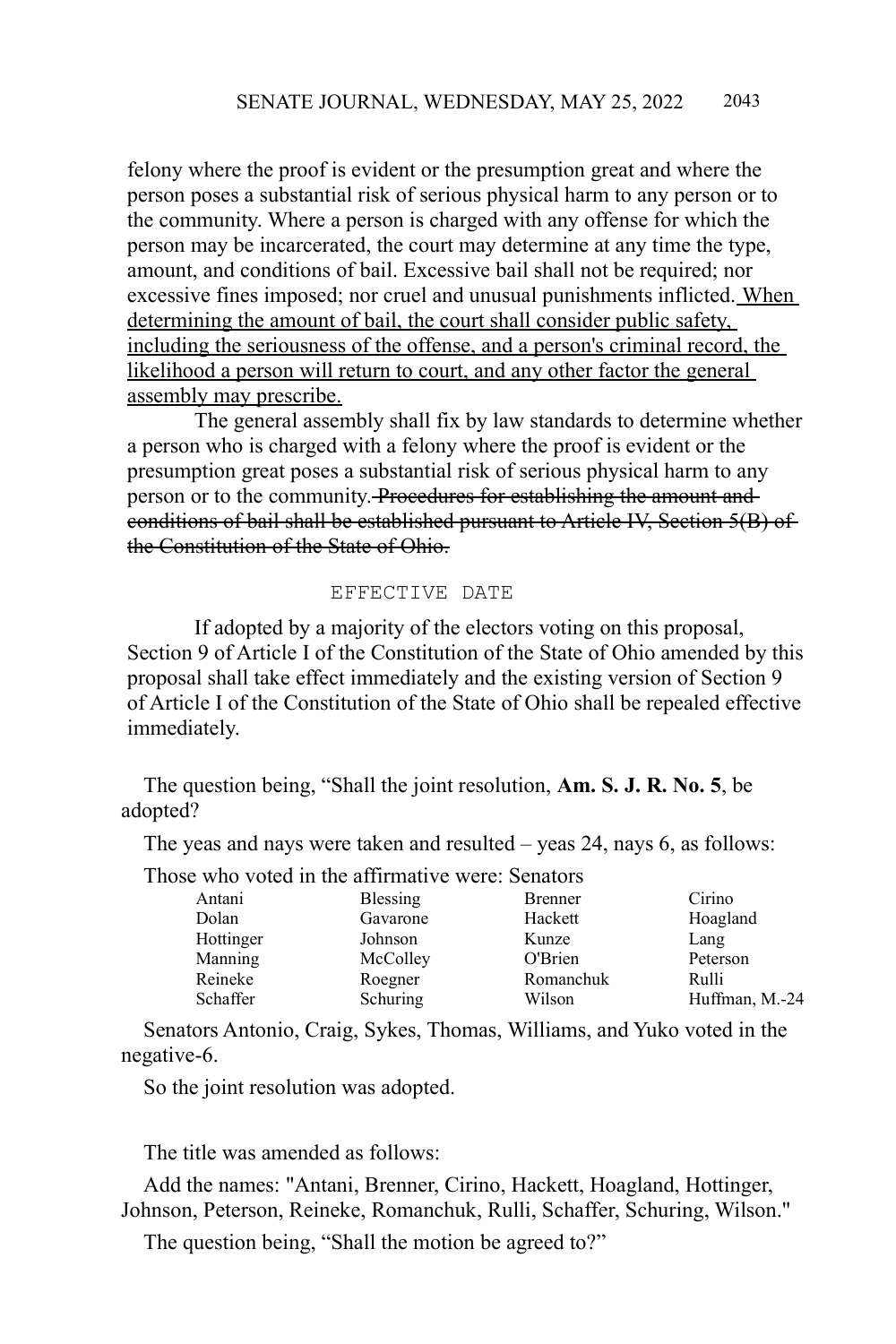The motion was agreed to and the title so amended.

## **BILLS FOR THIRD CONSIDERATION**

# **H. B. No. 340**-Representatives Bird, Blackshear.

Cosponsors: Representatives Smith, K., Click, Creech, Galonski, Crossman, Carfagna, Troy, Stewart, Grendell, Weinstein, Gross, Sobecki, John, Stephens, Fowler Arthur, Miller, A., Sheehy, Wiggam, Kelly, Humphrey, Abrams, Baldridge, Boggs, Boyd, Brent, Brown, Carruthers, Cross, Denson, Edwards, Ferguson, Ghanbari, Ginter, Hall, Hicks-Hudson, Hillyer, Holmes, Hoops, Howse, Jarrells, Johnson, Jones, Kick, Koehler, Lampton, Leland, Lepore-Hagan, Lightbody, Manning, McClain, Miller, J., Miller, K., Miranda, O'Brien, Oelslager, Pavliga, Plummer, Powell, Ray, Riedel, Robinson, Russo, Schmidt, Skindell, Smith, M., Stein, Swearingen, Sweeney, Sykes, Upchurch, West, White, Wilkin, Young, B., Young, T., Speaker Cupp.

To enact section 5.2527 of the Revised Code to designate September as "International Underground Railroad Month", was considered the third time.

The question being, "Shall the bill, **H. B. No. 340**, pass?"

The yeas and nays were taken and resulted – yeas 30, nays 0, as follows:

| Antani       | Antonio  | <b>Blessing</b> | <b>Brenner</b> |
|--------------|----------|-----------------|----------------|
| Cirino       | Craig    | Dolan           | Gavarone       |
| Hackett      | Hoagland | Hottinger       | Johnson        |
| Kunze        | Lang     | Manning         | McColley       |
| O'Brien      | Peterson | Reineke         | Roegner        |
| Romanchuk    | Rulli    | Schaffer        | Schuring       |
| <b>Sykes</b> | Thomas   | Williams        | Wilson         |
| Yuko         |          |                 | Huffman, M.-30 |

Those who voted in the affirmative were: Senators

So the bill passed.

The title was amended as follows:

Add the names: "Antonio, Blessing, Brenner, Cirino, Craig, Dolan, Gavarone, Hackett, Hoagland, Hottinger, Johnson, Kunze, Lang, Manning, O'Brien, Peterson, Reineke, Roegner, Romanchuk, Rulli, Schaffer, Schuring, Sykes, Thomas, Williams, Wilson, Yuko."

The question being, "Shall the motion be agreed to?"

The motion was agreed to and the title so amended.

**Am. H. B. No. 427**-Representatives White, Manchester. Cosponsors: Representatives Plummer, LaRe, Carfagna, Loychik, Young, T., Click, Koehler, Schmidt, John, Lanese, Riedel, Bird, Manning, Holmes, Johnson, Fowler Arthur, Richardson, Cutrona, Gross, Troy, Miller, A., Abrams, Boggs, Boyd, Brent, Brown, Carruthers, Cross, Crossman, Edwards, Fraizer, Galonski, Ghanbari, Ginter, Hicks-Hudson, Humphrey, Ingram, Jarrells, Jones, Kick, Leland, Lightbody, Liston, Miller, J., Miller, K.,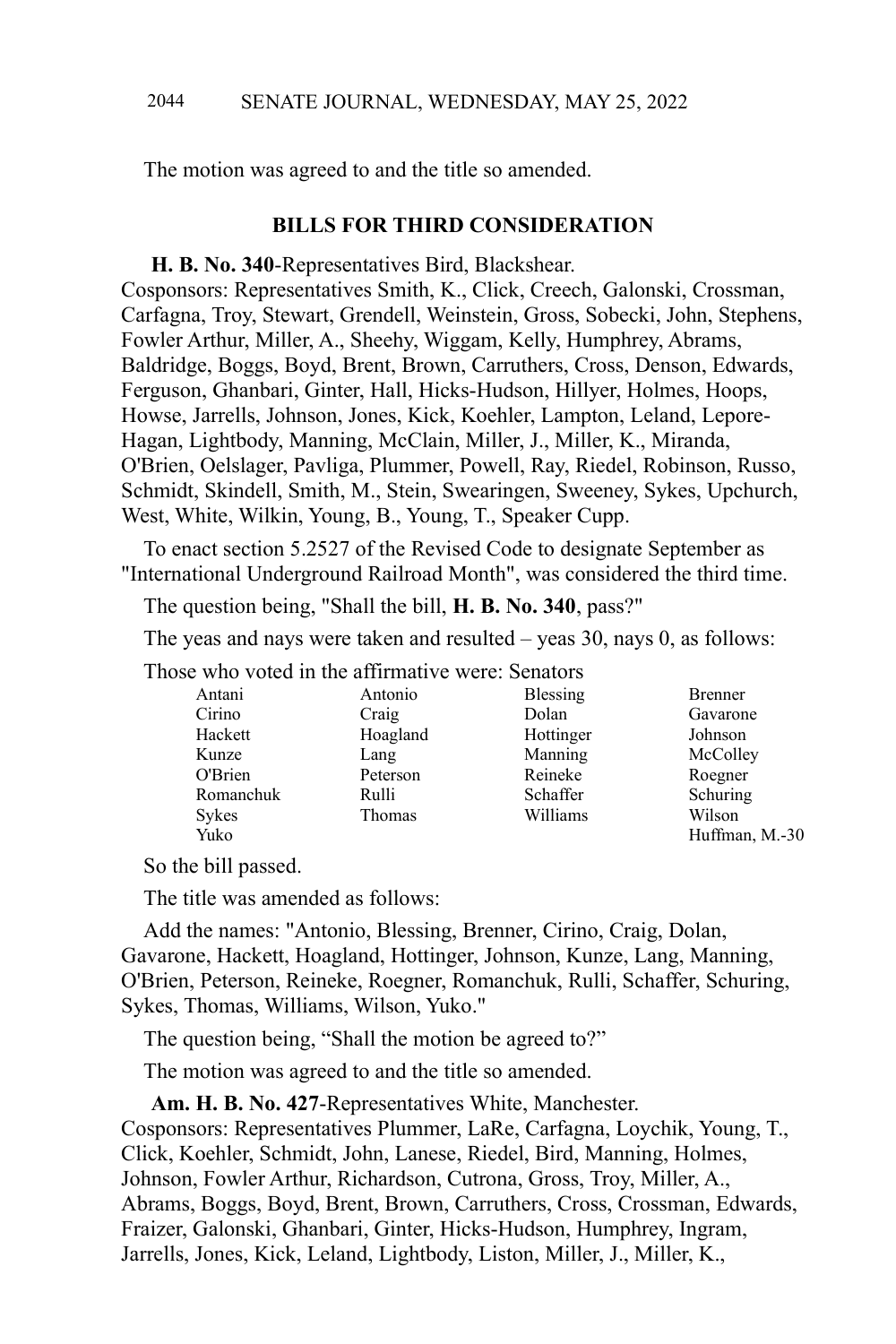Miranda, O'Brien, Oelslager, Patton, Pavliga, Robinson, Roemer, Russo, Smith, M., Stein, Upchurch, Weinstein, West, Speaker Cupp. Senator Manning.

To amend sections 2905.32 and 2907.21 of the Revised Code to prohibit the use of a controlled substance or manipulation of controlled substance addiction as a method of human trafficking or to compel prostitution, was considered the third time.

The question being, "Shall the bill, **Am. H. B. No. 427**, pass?"

The yeas and nays were taken and resulted – yeas 30, nays 0, as follows:

Those who voted in the affirmative were: Senators

| Antani    | Antonio  | Blessing  | Brenner  |
|-----------|----------|-----------|----------|
| Cirino    | Craig    | Dolan     | Gavarone |
| Hackett   | Hoagland | Hottinger | Johnson  |
| Kunze     | Lang     | Manning   | McColle  |
| O'Brien   | Peterson | Reineke   | Roegner  |
| Romanchuk | Rulli    | Schaffer  | Schuring |
| Sykes     | Thomas   | Williams  | Wilson   |
| Yuko      |          |           | Huffman  |

Dolan Gavarone Hottinger Johnson Manning McColley Williams Wilson Huffman, M.-30

So the bill passed.

The title was amended as follows:

Add the names: "Antonio, Blessing, Brenner, Cirino, Craig, Dolan, Gavarone, Hackett, Hottinger, Johnson, Kunze, McColley, Reineke, Romanchuk, Rulli, Schaffer, Schuring, Wilson."

The question being, "Shall the motion be agreed to?"

The motion was agreed to and the title so amended.

**Sub. H. B. No. 583**-Representatives Bird, Jones. Cosponsors: Representatives Hillyer, Davis, John, LaRe, Abrams, Click, Seitz, Johnson, Creech, Stewart, Pavliga, White, Cross, Edwards, Ghanbari, Gross, Hall, Holmes, Ingram, Lampton, Loychik, Manning, Ray, Riedel, Roemer. Senator Brenner.

To amend sections 3301.0714, 3307.01, 3309.01, 3310.032, 3310.70, 3313.976, 3314.016, 3314.021, 3314.074, 3317.011, 3317.014, 3317.016, 3317.017, 3317.019, 3317.0110, 3317.02, 3317.024, 3317.0212, 3317.0215, 3317.051, 3317.064, 3317.25, 3319.077, 3319.078, 3323.25, 3323.251, 3326.39, 4723.07, and 5747.057 and to enact sections 5.2318, 3301.136, 3301.28, 3319.263, and 4723.072 of the Revised Code and to amend Sections 265.150, 265.210, 265.225, and 265.335 of H.B. 110 of the 134th General Assembly, Section 4 of S.B. 1 of the 134th General Assembly, and Section 5 of H.B. 123 of the 133rd General Assembly as subsequently amended regarding substitute teachers, the school financing system, the Educational Choice Scholarship Program, the Pilot Project Scholarship Program, the ACE Educational Savings Account Program, Community Schools of Quality,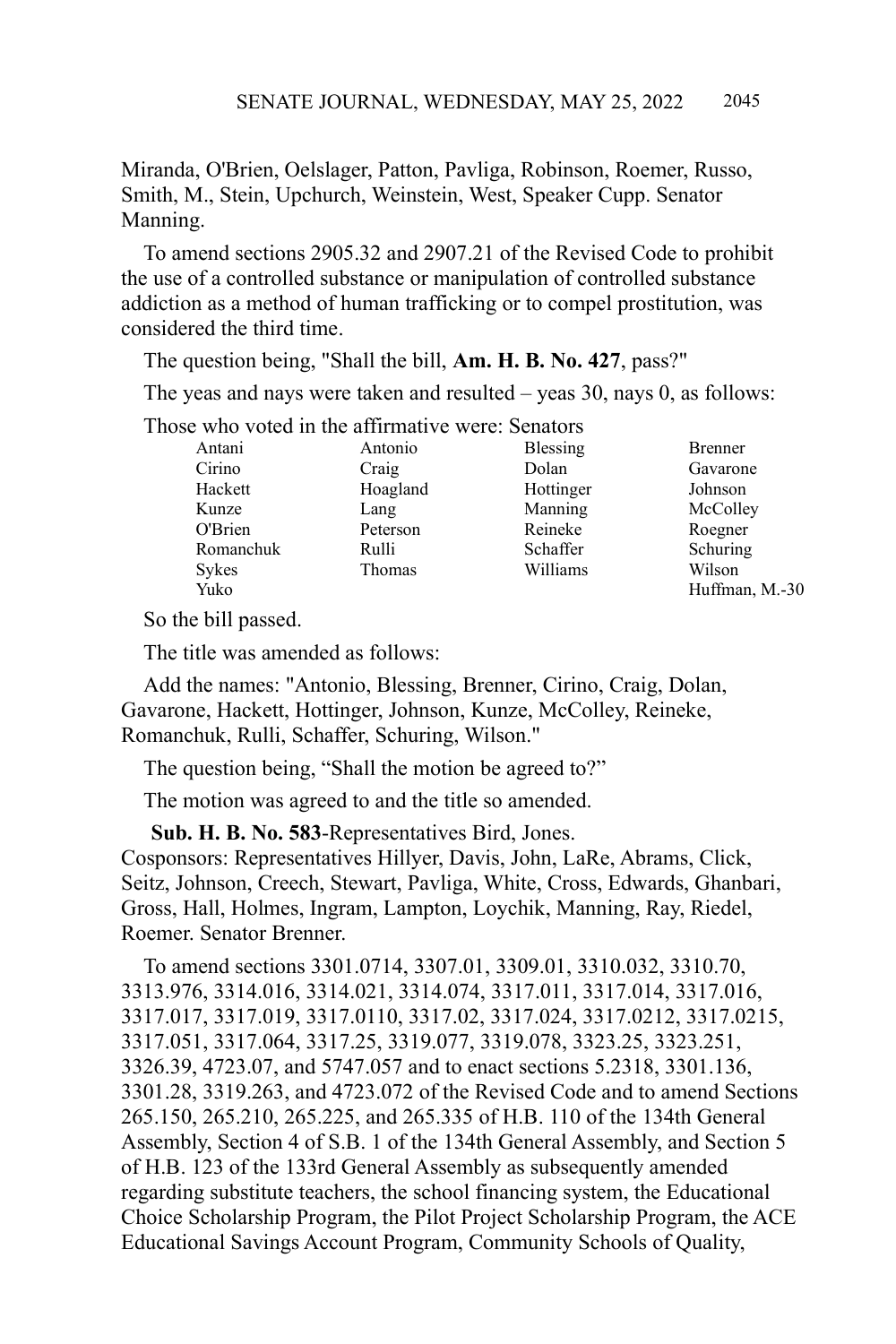community school sponsors, state funding for certain community schools, dyslexia screening requirements, tutoring programs, alternative resident education licenses, Ohio School Safety Month, the career-technical education income tax credit, practical nurse education programs, and to make an appropriation, was considered the third time.

The question being, "Shall the bill, **Sub. H. B. No. 583**, pass?"

The yeas and nays were taken and resulted – yeas 24, nays 6, as follows:

Those who voted in the affirmative were: Senators

| Antani    | <b>Blessing</b> | <b>Brenner</b> | Cirino         |
|-----------|-----------------|----------------|----------------|
| Dolan     | Gavarone        | Hackett        | Hoagland       |
| Hottinger | Johnson         | Kunze          | Lang           |
| Manning   | McColley        | O'Brien        | Peterson       |
| Reineke   | Roegner         | Romanchuk      | Rulli          |
| Schaffer  | Schuring        | Wilson         | Huffman, M.-24 |

Senators Antonio, Craig, Sykes, Thomas, Williams, and Yuko voted in the negative-6.

So the bill passed.

The title was amended as follows:

Add the names: "Cirino, Johnson, Reineke, Schaffer, Schuring, Wilson."

The question being, "Shall the motion be agreed to?"

The motion was agreed to and the title so amended.

**Sub. S. B. No. 202**-Senators Hackett, Antonio.

Cosponsors: Senators Maharath, Cirino, Craig, Brenner, Romanchuk, Yuko, Manning.

To enact sections 2131.03, 2131.031, 2131.032, 2131.033, 2131.034, 2131.035, and 2131.036 of the Revised Code to prohibit a person's disability from being the basis to deny or limit custody, parenting time, visitation, adoption, or service as a guardian or foster caregiver, regarding a minor, was considered the third time.

The question being, "Shall the bill, **Sub. S. B. No. 202**, pass?"

The yeas and nays were taken and resulted – yeas 30, nays 0, as follows:

Those who voted in the affirmative were: Senators

| <b>Blessing</b>                    |                |
|------------------------------------|----------------|
| Cirino<br>Dolan<br>Craig           | Gavarone       |
| Hoagland<br>Hackett<br>Hottinger   | Johnson        |
| Manning<br>Kunze<br>Lang           | McColley       |
| Reineke<br>O'Brien<br>Peterson     | Roegner        |
| Romanchuk<br>Schaffer<br>Rulli     | Schuring       |
| Williams<br><b>Sykes</b><br>Thomas | Wilson         |
| Yuko                               | Huffman, M.-30 |

So the bill passed.

The title was amended as follows: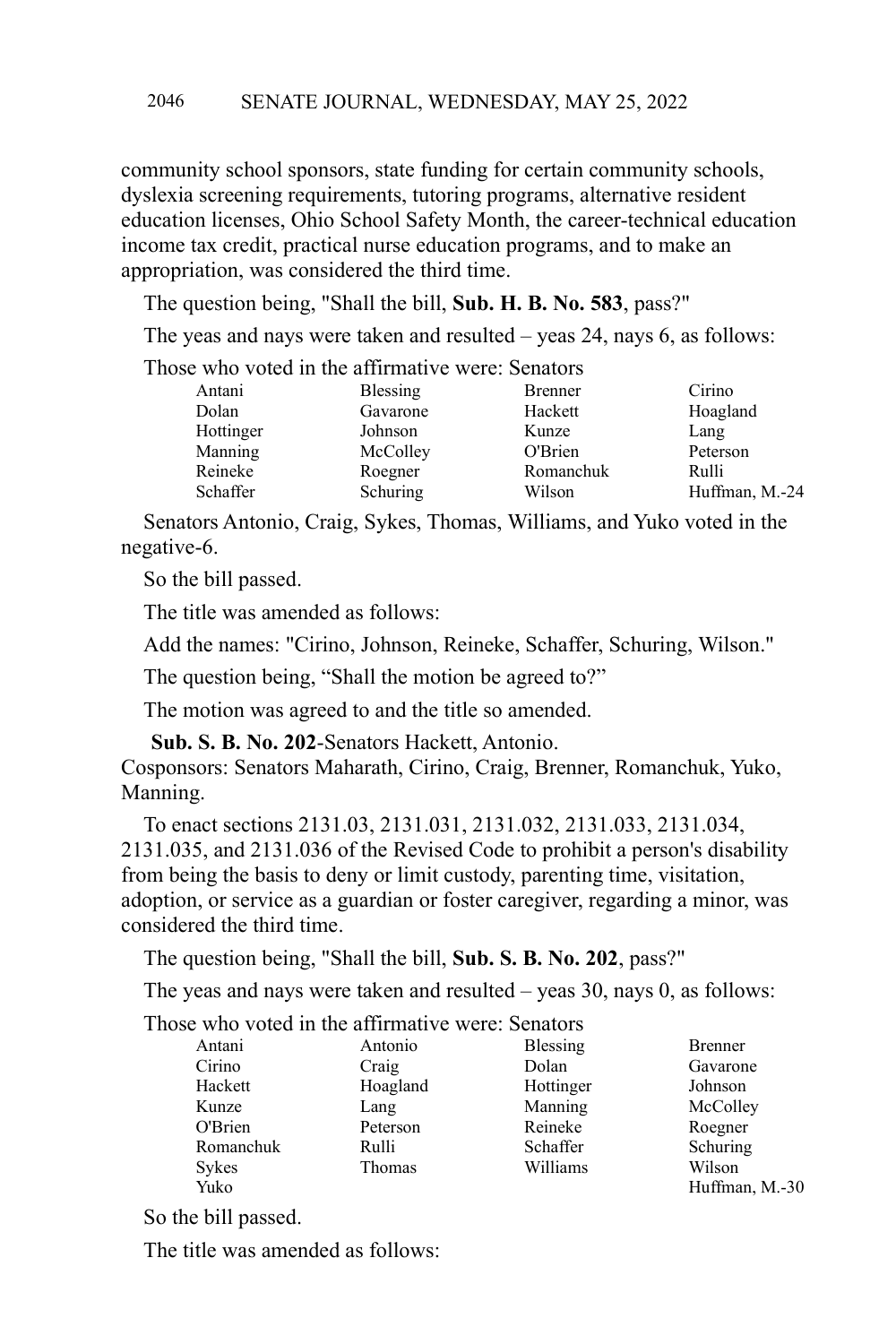Add the names: "Blessing, Gavarone, Hottinger, Johnson, Kunze, Peterson, Rulli, Schaffer, Schuring, Thomas, Wilson."

The question being, "Shall the motion be agreed to?"

The motion was agreed to and the title so amended.

**Am. S. B. No. 299**-Senator Schaffer.

To amend section 505.60 of the Revised Code to expand the category of township employees who are considered part-time for purposes of health coverage and to declare an emergency, was considered the third time.

The question being, "Shall the section, Section 3, setting forth the emergency features of the bill, stand as a part of the bill?"

The yeas and nays were taken and resulted – yeas 24, nays 6, as follows:

Those who voted in the affirmative were: Senators

| Antani    | Blessing | <b>Brenner</b> | Cirino         |
|-----------|----------|----------------|----------------|
| Dolan     | Gavarone | Hackett        | Hoagland       |
| Hottinger | Johnson  | Kunze          | Lang           |
| Manning   | McColley | O'Brien        | Peterson       |
| Reineke   | Roegner  | Romanchuk      | Rulli          |
| Schaffer  | Schuring | Wilson         | Huffman, M.-24 |

Senators Antonio, Craig, Sykes, Thomas, Williams, and Yuko voted in the negative-6.

So the section, Section 3, setting forth the emergency features of the bill stood as a part of the bill.

The question being, "Shall the bill pass as an emergency measure?"

The yeas and nays were taken and resulted – yeas 24, nays 6, as follows:

Those who voted in the affirmative were: Senators

| Antani    | <b>Blessing</b> | <b>Brenner</b> | Cirino         |
|-----------|-----------------|----------------|----------------|
| Dolan     | Gavarone        | Hackett        | Hoagland       |
| Hottinger | Johnson         | Kunze          | Lang           |
| Manning   | McColley        | O'Brien        | Peterson       |
| Reineke   | Roegner         | Romanchuk      | Rulli          |
| Schaffer  | Schuring        | Wilson         | Huffman, M.-24 |

Senators Antonio, Craig, Sykes, Thomas, Williams, and Yuko voted in the negative-6.

So the bill having received the required constitutional majority passed as an emergency measure.

The title was amended as follows:

Add the names: "Senators Cirino, Lang, Reineke."

The question being, "Shall the motion be agreed to?"

The motion was agreed to and the title so amended.